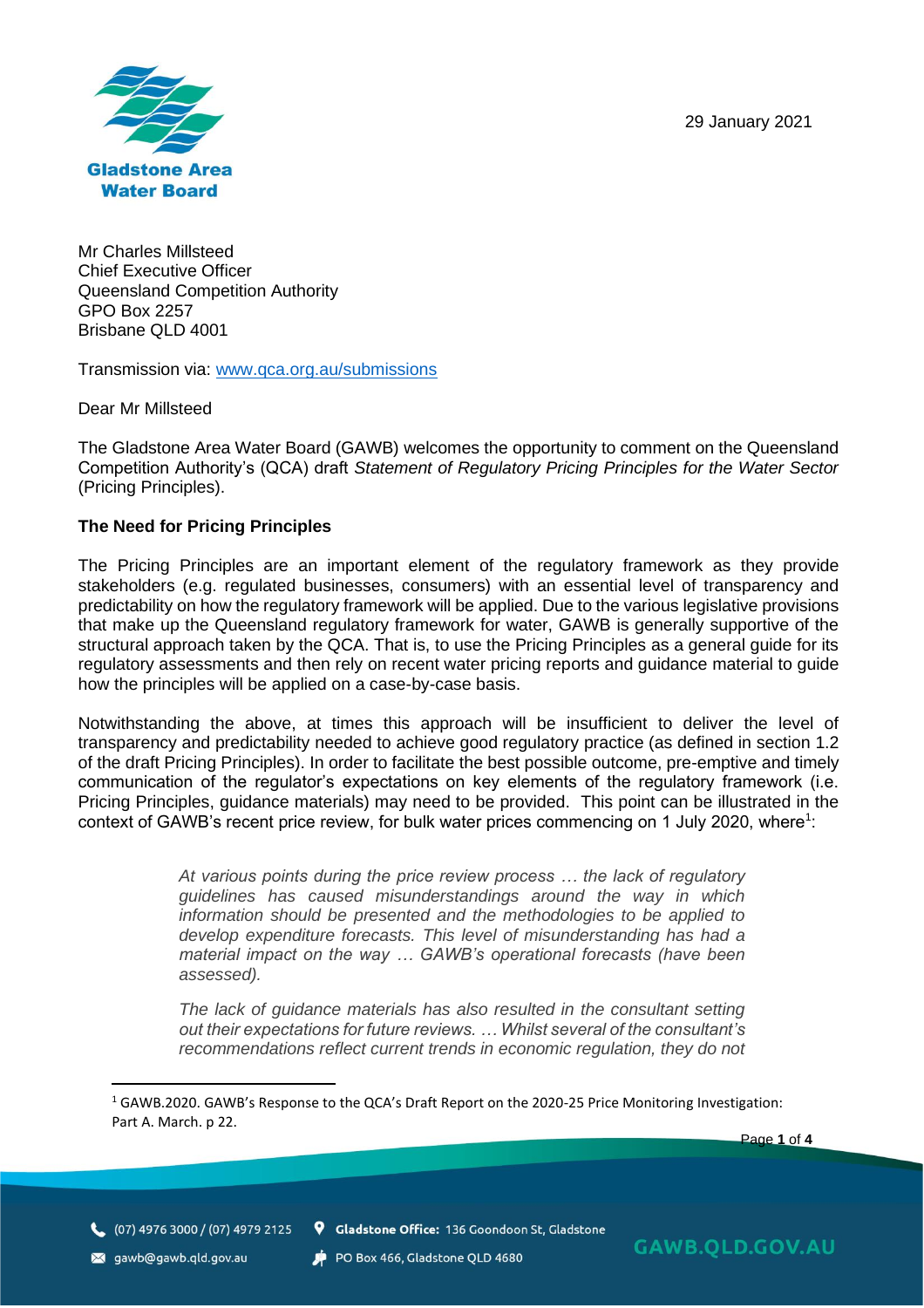*reflect regulatory practice and/or water policy as it currently applies to Queensland water businesses.*

*The imposition/assumption of these expectations sets an unfair basis for the assessment of a Queensland water business's expenditure forecasts. For example, a water business is not able to ensure it presents its expenditure forecasts in the most practicable and convincing way if it is only after the consultant delivers its draft report that it becomes aware of the framework that has been applied to assess prudency and efficiency.*

As noted below, there may be times that additional certainty needs to be provided to ensure efficient investment decisions and appropriate levels of stakeholder engagement are undertaken. This could be via the Pricing Principles or guidance materials.

# **Pricing Principles**

According to the current pricing principles (i.e. Statement of Water Pricing Principles, 2000), to achieve the objectives of monopoly price regulation, including promoting economic efficiency, prices should:

- be cost reflective that is, reflect the costs of providing the service and, usually where the demand for water exceeds its supply, potentially incorporate a value for the resource;
- be forward looking in that they represent the least cost which would now be incurred in providing the requisite level of service over the relevant period;
- ensure revenue adequacy the revenue needs of the business must be addressed where possible;
- promote sustainable investment where the services are to be maintained into the future, the investor must be given the opportunity to enjoy an appropriate return on investment;
- ensure regulatory efficiency the pricing method which minimises regulatory intrusion and compliance costs relevant to a particular circumstance should be adopted; and
- take into account matters relevant to the public interest. Many such matters are identified in the Queensland Competition Authority Act 1997 (the QCA Act).

### *Revenue Adequacy*

Most of the elements contained in the 2000 Pricing Principles are reflected in the draft Pricing Principles, albeit presented/grouped in a different way. However, the requirement for revenue adequacy is not. This is a concern for GAWB, given the importance of financial sustainability in the long term. It is necessary for the renewal and maintenance of long-lived assets, but to also encourage future investment in the sector. Be that by the private or public sector.

The importance of maintaining revenue adequacy is widely acknowledged by jurisdictional regulators and revenue bodies. For example, the Productivity Commission in 2017, outlined a national set of principles to govern independent economic regulation in each jurisdiction. This framework included the following principle for revenue adequacy<sup>2</sup>:

> *Regulatory decisions should consider the long-term financial viability of utilities. While regulatory decisions typically constrain prices, they should not do so in a way that compromises the financial viability of utilities, as this*

Page **2** of **4**



<sup>2</sup> Productivity Commission. 2017. *National Water Reform.* Report No 87. Canberra. p 215.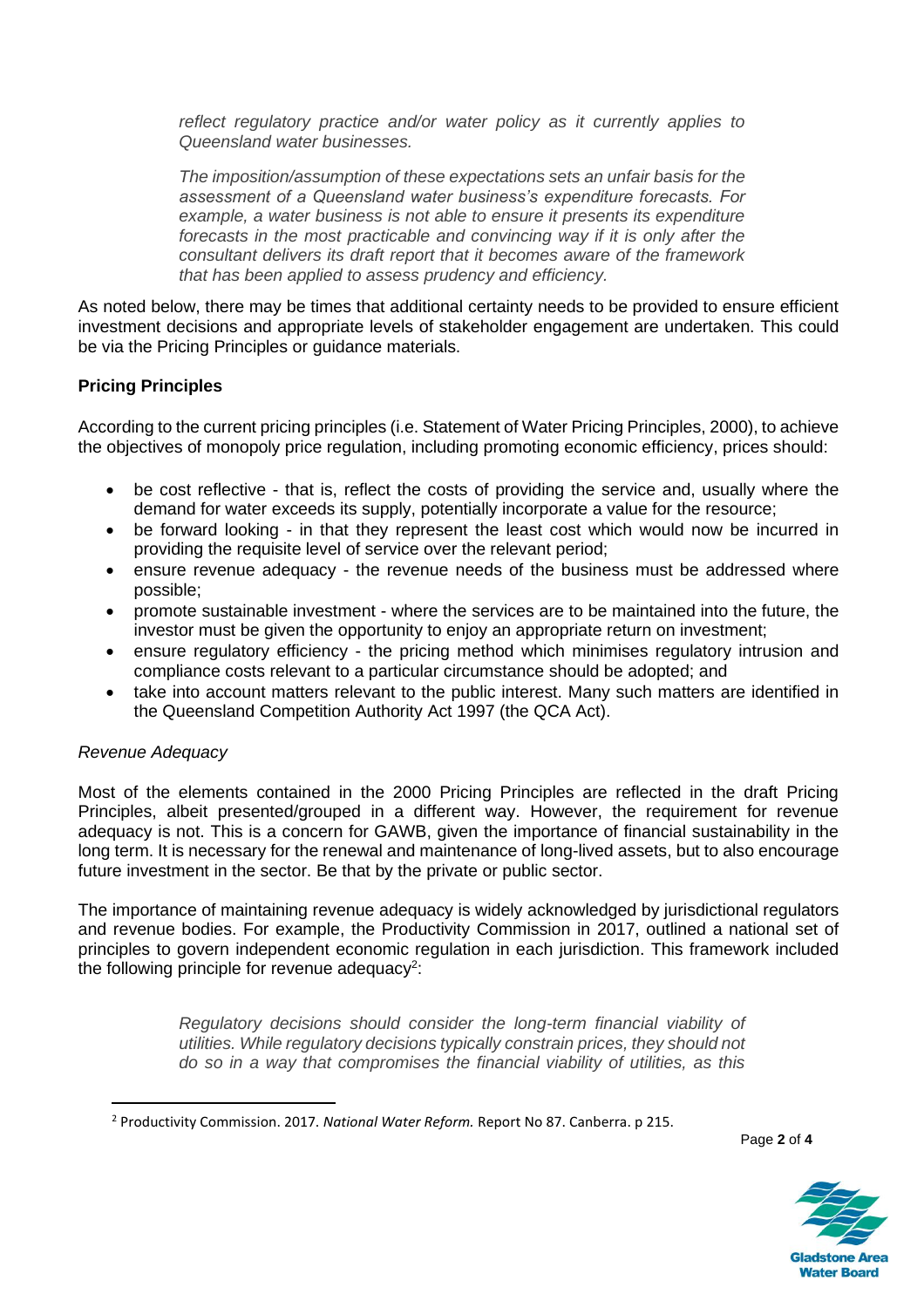#### *could distort investment and operational decisions and increase long-run costs.*

It could be argued that the current drafting of the updated Pricing Principles, specifically the first principle of the recovery of efficient costs of providing the relevant services, implies revenue adequacy. However, it is noted that this principle only allows for prices to "generally" recover efficient costs and falls short of the fundamental requirement for a business to be able to achieve revenue adequacy through the recovery of efficient costs.

## *The Need to Exercise Judgement*

Whilst the draft Pricing Principles note they will generally apply, it should be acknowledged that at times the individual Pricing Principles maybe in conflict with each other. For example, the requirement to achieve efficient costs (draft Pricing Principle 1) and the tariff structure preferences of customers (draft Pricing Principle 5). In such instances, discretion will need to be applied having regard to a wide range of factors such as the legislative and policy obligations of the water business and regulatory precedent. Such a situation is not currently acknowledged in the draft Pricing Principles.

The need to exercise judgement was previously acknowledged by the QCA, during its review of the long-term regulatory framework to apply to the retail water sector in South East Queensland<sup>3</sup>. As further clarification was provided on the matters that were considered relevant in assessing the public interest, having regard to the requirements of the *Queensland Competition Authority Act 1997 (*QCA Act). In this context it was noted that what is considered equitable may be interpreted differently by different stakeholders, with relevant issues including managing price shocks, the effects of pricing policies on vulnerable groups and the implications of subsidies and cross-subsidies.

The QCA also commented that prices that satisfy the efficiency objective are more likely to be seen as 'fair'. It noted that:

- the user or impactor pays principle of cost recovery "is consistent with the proposition that it is fair for a user of a service, or an individual that causes costs to be incurred (the impactor), to pay for the relevant costs"<sup>4</sup>; and
- the beneficiary pays principle may also be relevant when determining who should pay for a service.

## *The Role of Customer Engagement*

At various points throughout the draft Pricing Principles the role of customers, for example to inform potential pricing structures and investment plans, is noted. GAWB is supportive of the need for customer engagement, as it is an essential element of effective regulatory frameworks. It is also reflective of contemporary regulatory practice, in that regulated businesses (including water utilities) have become increasingly focused on providing value to their customers and better engaging with them on the products and services provided.

To ensure the utility–customer relationship is appropriately reflected in the regulatory framework, it should be up to the water business (in consultation with its customers) to determine the form of customer engagement to be undertaken. By doing so, it will enable the water business to tailor its

Page **3** of **4**



<sup>&</sup>lt;sup>3</sup> Queensland Competition Authority (2014). Final Report, SEQ Retail Water Long-term Regulatory Framework

<sup>–</sup> Pricing Principles – Part C.

<sup>4</sup> Queensland Competition Authority (2014). p.4.